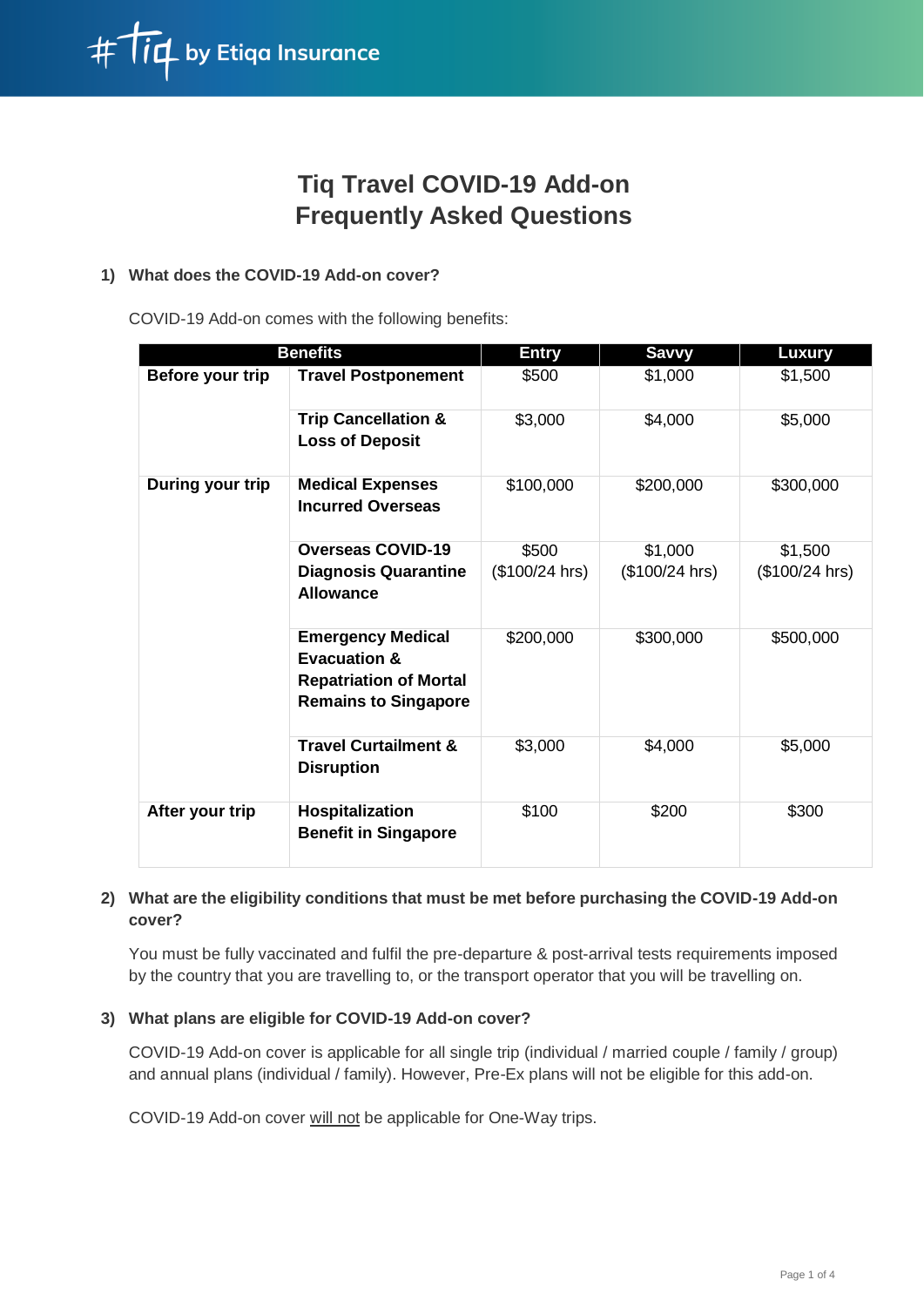

#### **4) What are the countries that I can purchase the COVID-19 Add-on cover for?**

At the time of booking your trip and purchasing this add-on, you will be covered as long as you do not travel against the against the advices of the Singapore authorities, World Health Organization, or the local authorities of the country that you are travelling to have not issued any travel advisory against non-essential travel.

However, do take note of the following sanctioned countries which are excluded from our Travel policy.

#### Sanctioned countries

Afghanistan, Alaska, American Samoa, Anguilla, Antarctica, Aruba, Bermuda, Bouvet Island, Cayman Islands, Christmas Island, Cocos, (Keeling) Islands, Cuba, Democratic Republic of Congo, French Guiana, French Polynesia, French Southern, Territories, Gibraltar, Greenland, Guadeloupe, Iran, Iraq, Ivory Coast, Liberia, Martinique, Mayotte, Montserrat, Netherlands Antilles, New Caledonia, Niue, Norfolk Island, Northern Mariana Islands, Pitcairn Island, Puerto Rico, Reunion Island, North Korea, Republic of the Congo, Saint Helena, Somalia, South Sudan, Sudan, Syria, Tibet, Turks and Caicos Islands, Virgin Islands (British), Virgin Islands (U.S.), Wales, Wallis and Futuna Islands and Western Sahara.

#### **5) I am travelling to multiple countries in a trip. Can I purchase the COVID-19 Add-on cover?**

Yes you may. If you are travelling to more than one country, please type in the names of the countries that you are travelling to.

#### **6) When does my coverage start for the COVID-19 Add-on cover?**

- Travel Postponement: 14 days before your travel start date
- Trip Cancellation & Loss of Deposit: 14 days before your travel start date
- Medical Expenses Incurred Overseas: the moment you arrived at your destination
- Overseas COVID-19 Diagnosis Quarantine Allowance: the moment you arrived at your destination
- Emergency Medical Evacuation & Repatriation of Mortal Remains to Singapore: the moment you arrived at your destination
- Travel Curtailment & Disruption: the moment you arrived at your destination
- Hospitalization Benefit in Singapore: the moment you arrived back in Singapore, and hospitalization must start within 24 hours from the moment you arrived back in Singapore

You will need to purchase the add-on at least 3 days before your travel start date.

#### **7) Are the expenses for pre-departure and post-arrival tests covered under the COVID-19 Addon?**

No, we do not cover these mandatory COVID-19 diagnostic tests that you are required to take for the trip.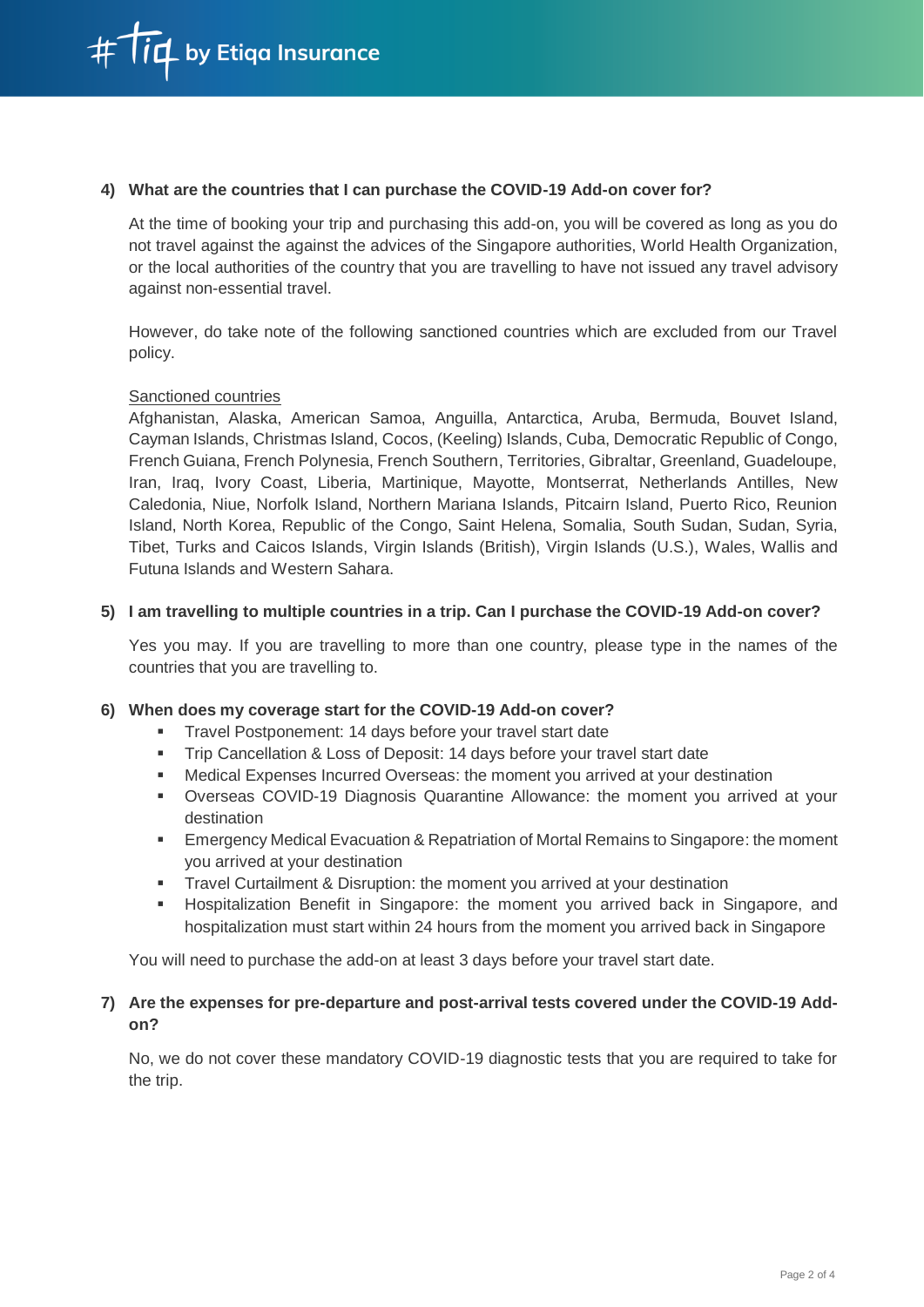## **8) I am diagnosed with COVID-19 overseas but was not hospitalized. Does the COVID-19 Addon covers me?**

Even if you are not hospitalized overseas due to a COVID-19 diagnosis, the overseas outpatient medical expenses that you have incurred for treatment of COVID-19 will be claimable under the add-on.

Should you be placed on quarantine while overseas due to a COVID-19 diagnosis, we will compensate a daily pay-out of \$100 according to the coverage type that you have chosen (i.e. Entry / Savvy / Luxury).

## **9) Do I get any coverage if I am put on mandatory quarantine upon a COVID-19 diagnosis when I am back in Singapore?**

The policy does not cover mandatory quarantine upon a COVID-19 diagnosis. However, if you are hospitalized in Singapore due to a COVID-19 diagnosis, then under Section 39 (Hospitalization Benefit in Singapore), we will make a one-time lump sum payment according to the coverage type that you have chosen (i.e. Entry / Savvy / Luxury).

# **10) I am diagnosed with COVID-19 overseas and my travel plans are disrupted. How does the COVID-19 Add-on cover me?**

If you have to shorten your trip and return back to Singapore after recovering from COVID-19 overseas, we will cover the prepaid or non-refundable transportation or accommodation expenses that you have paid for the trip but was unutilized.

If you are continuing with your trip after recovering from COVID-19 overseas, we will cover the additional transportation or accommodation expenses that you will need to book in order to continue your trip.

# **11) The country that I am travelling to has now increased the number of days that I will need to be quarantined upon arrival. I have a change of mind and want to cancel or postpone my trip. Am I covered?**

We do not cover cancellation or postponement of your trip due to the change in circumstances or requirements imposed by the country that you are travelling to. However, if you decide not to proceed with your trip, you may cancel the Travel Insurance plan together with the COVID-19 Addon. A refund will be provided.

# **12) Can I purchase Travel Infinite without the COVID-19 Add-on cover?**

COVID-19 Add-on cover is offered on optional basis. You are free to decide whether you would like to enhance your coverage in the event of COVID-19 diagnosis by purchasing the add-on.

# **13) I purchased the Travel Insurance plan without the COVID-19 Add-on cover. Can I still purchase the add-on subsequently?**

You may purchase the add-on at least 3 days in advance before your date of travel. Please contact our friendly Customer Care Consultant via WhatsApp at +65 6887 8777 or email at